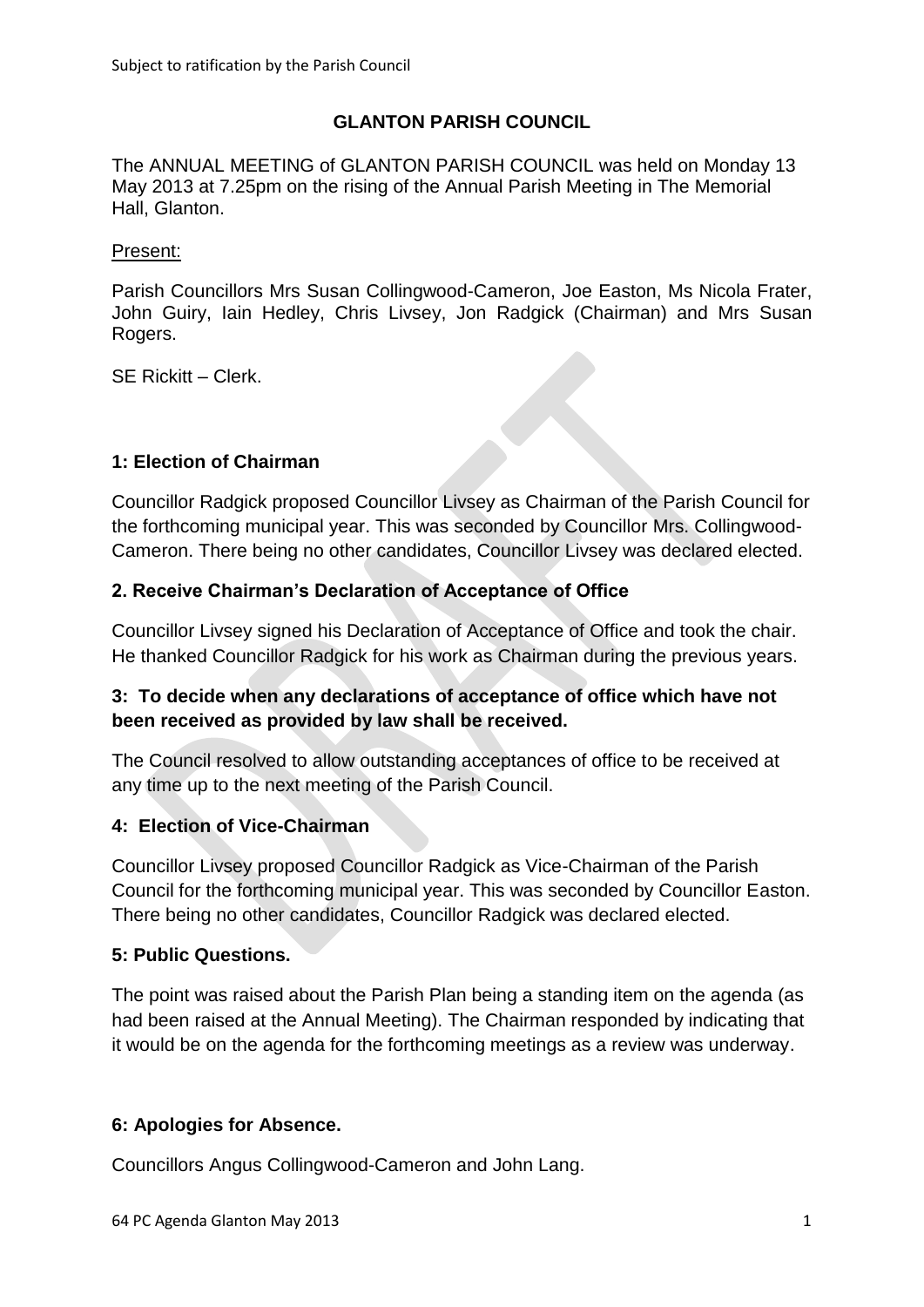# **7: Declarations of Interest and Dispensations**

None but the clerk took the opportunity to remind councillors of the need to complete the registers of disclosable interests.

### **8: Minutes of the previous meeting.**

The minutes of the meeting held on 25 March 2013 were agreed as a true record and signed by the Chairman.

# **9: Matters arising from the minutes of 25 March 2013** (if not otherwise on the agenda)

| <b>Action</b><br><b>Number</b> | <b>Meeting and</b><br><b>Minute</b><br><b>Reference</b> | <b>Action</b>                                                                                                                   | <b>Report to the Meeting</b>                                                                                                                                                                                                                                                                                                                                                               |
|--------------------------------|---------------------------------------------------------|---------------------------------------------------------------------------------------------------------------------------------|--------------------------------------------------------------------------------------------------------------------------------------------------------------------------------------------------------------------------------------------------------------------------------------------------------------------------------------------------------------------------------------------|
|                                |                                                         |                                                                                                                                 |                                                                                                                                                                                                                                                                                                                                                                                            |
| $2012 - 1$ and<br>2012-13      | May 2012 - 4.2,<br>& July 2012 -13                      | The Village<br>Website -                                                                                                        | See minute 15 below                                                                                                                                                                                                                                                                                                                                                                        |
| 2012-14                        | July 2012-17.1<br>and Nov 2012 -<br>8                   | Northumbria in<br>Bloom-<br>Sounding are to<br>be taken within<br>the village for<br>interested<br>persons willing to<br>assist | It was reported that there<br>had been few responses<br>following the item in the<br>Newsletter. It was therefore<br>agreed that no formal entry<br>would be made in 2014.<br>The Clerk is to enquire if<br>there is still a separate<br>competition for "Best Kept<br>Village".<br>The Council was keen to<br>emphasise that it wished<br>the existing volunteer<br>planting to continue. |
| $2012 - 17$                    | Nov 2012 - 13                                           | Village Plan -<br>Volunteers to be<br>sought                                                                                    | See minute 10 below                                                                                                                                                                                                                                                                                                                                                                        |
| 2012-18                        | Nov 2012-<br>17.1                                       | Commemoration<br>of WW One.                                                                                                     | <b>B/F Nov. 2013</b>                                                                                                                                                                                                                                                                                                                                                                       |
| $2012 - 19$                    | Nov 2012-<br>17.2                                       | Highway<br>Drainage                                                                                                             | A letter had been sent to<br>NCC regarding the road to<br>Powburn. This is to be<br>chased up by the Clerk                                                                                                                                                                                                                                                                                 |
| 2012-20                        | Nov 2012-17.3                                           | Shop Handrail-<br>construction to be<br>arranged.                                                                               | In progress                                                                                                                                                                                                                                                                                                                                                                                |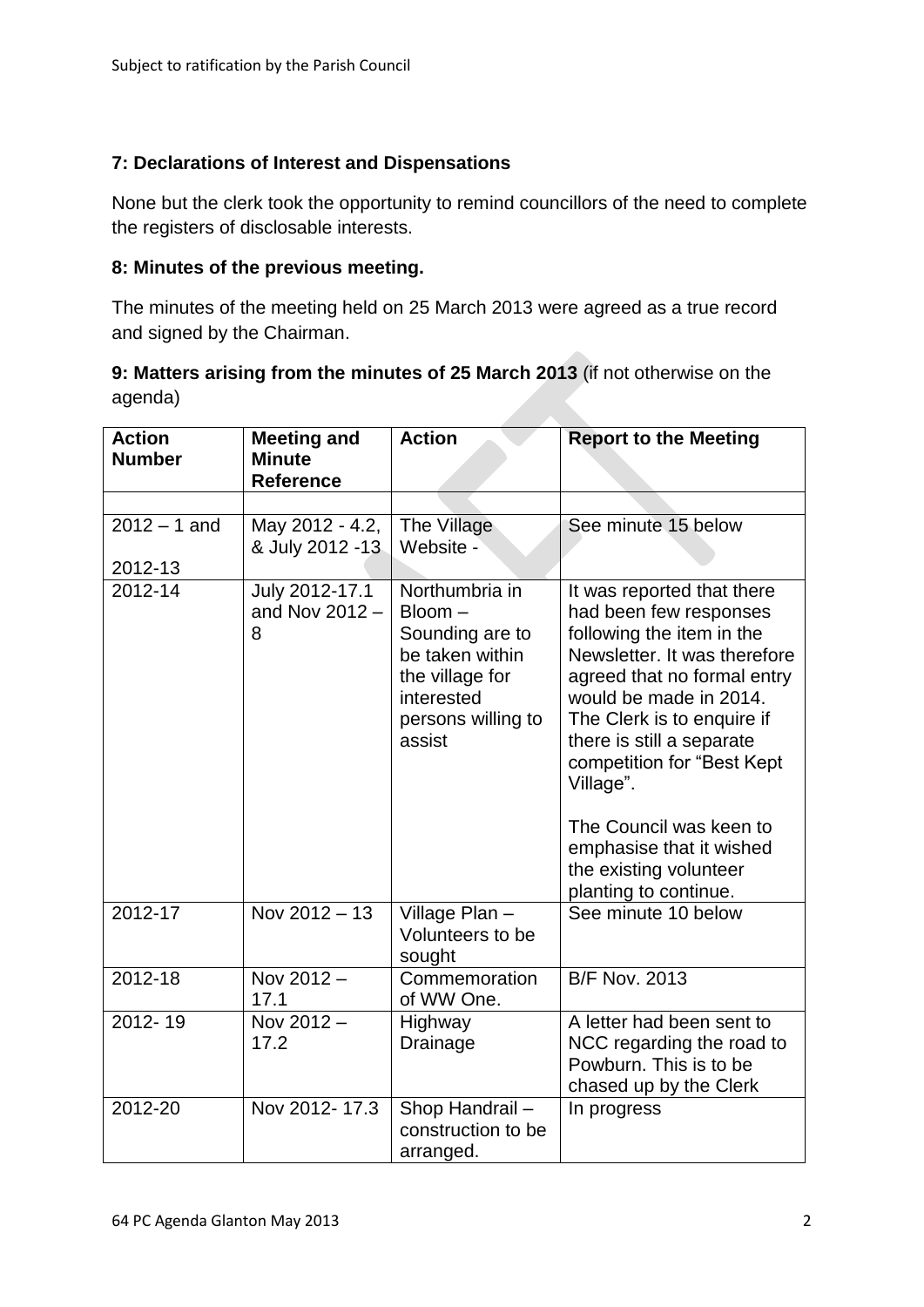### **10: Parish Plan.**

10.1: Councillors Mrs Collingwood-Cameron and Mrs Rogers reported on the work done to date. Councillor Livsey reported that Community Action Northumberland had stated there are no funds currently available for the revision/updating of plans.

10.2 The Council debated the extent to which the plan should be revised but conclude they were unable to reach a decision at this time. The points raised during the discussion included:

Whether the plan should be as extensive and detailed as the current plan,

Whether the plan should contain objectives which were aspirational, with little current prospect of success,

The broader nature of the plan than a "neighbourhood plan" as introduced by the Localism Act 2011,

The level of detail which possible funders would require if the plan were to support bids for funding

10.3 Councillor Mrs Rogers agreed to co-ordinate a meeting of interested parishioners and report to the next meeting.

#### **11: Council Communications.**

The clerk circulated a list of emails received since the previous meeting.

#### **12: Meetings attended.**

12.1 Councillor Radgick reported on his meeting with the chairmen of Powburn, Hedgeley and Eglingham Parish Councils regarding dangers of the A697. They had agreed to form a group to lobby for improvements on the A697 between Moorhouse crossroads and Powburn. The Council agreed that Councillor Radgick should continue to represent Glanton on the group and to have "Safety on the A697" as an item on the next agenda.

12.2 Councillor Radgick was also asked to continue as the Council's representative at the Coquetdale Cluster meetings.

#### **13: Finance.**

13.1: The following payments were agreed

- $\triangle$  £20.00 HMRC PAYE,
- £68.73 NALC Annual Subscription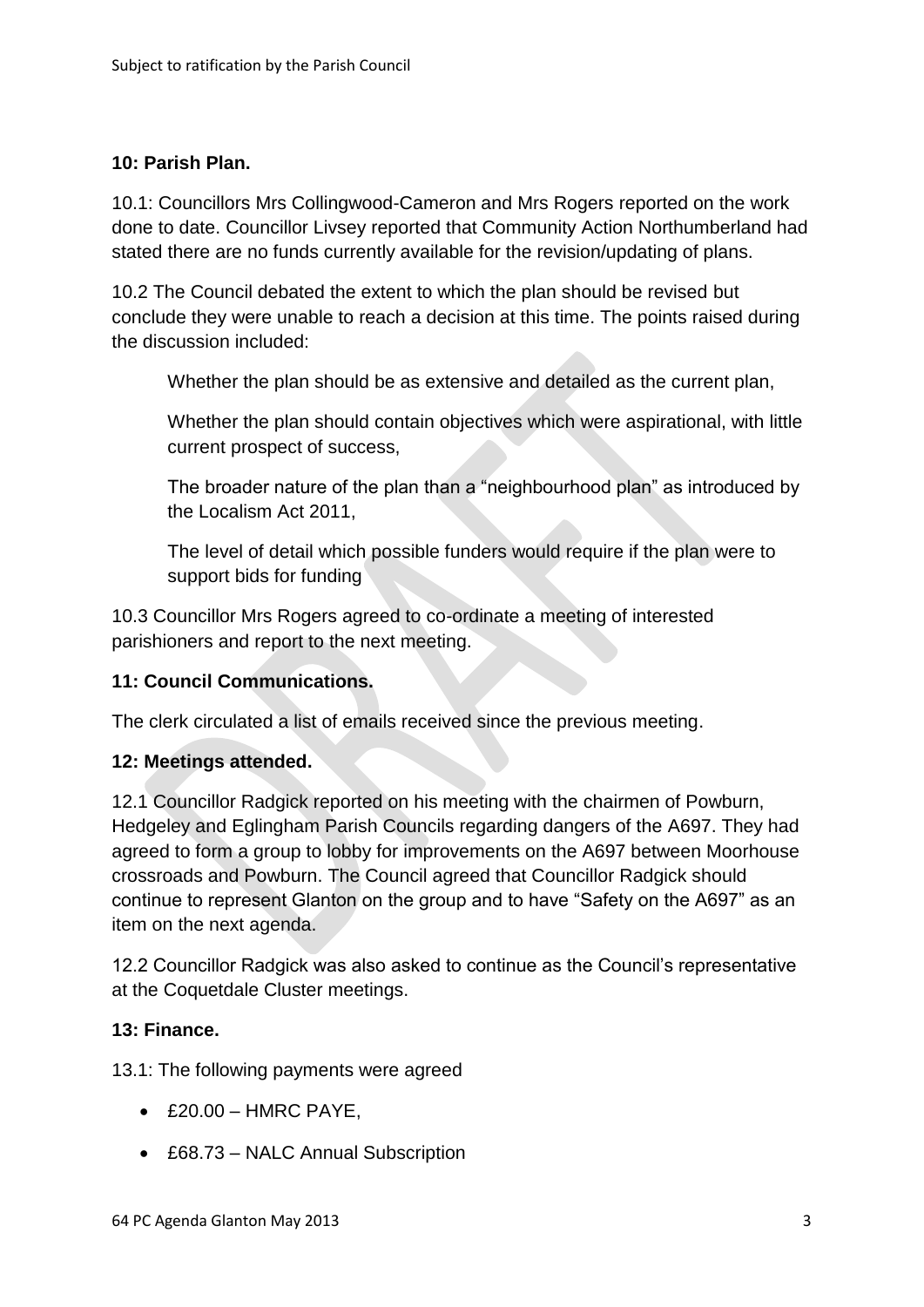13.2 The Council noted the continuing difficulties regarding the finalisation of accounts due to the change of clerks in 2012/213. The clerk provided councillors with copies of the current cash book. The bank statements were available for inspection and councillors were content that a true financial position was recorded in the cash book. In these exceptional circumstances the Council authorised the Chairman to agree and sign the returns for the audit. This power is to be exercised only once the drafts had been emailed to all parish councillors and an opportunity given for any comments. Councillors asked that the amount in the Millennium Fund be shown even though it was no longer held in a separate account.

# **14: Planning.**

No new applications had been received.

# **15: Village Website.**

15.1 At the invitation of the Chairman, Mr Meikle participated in the discussion. It was reported that Whittingham Parish Council were to have its own website and the other councils were not in a position to agree to a combined site as yet.

15.2 After discussion it was agreed that Councillor Radgick would be the website editor, with the continuing assistance of Mr Meikle for which the Council continued to be grateful.

# **16: Village Activities.**

Councillor Easton reported that The Memorial Hall continues to provide its regular programme of Keep Fit classes, Coffee Mornings and the monthly lunch. He also reported the forth-coming performance by the NTC on 22 July. The Council took the opportunity to re-affirm that it would underwrite performances at the Hall.

# **17: Election Issues.**

The clerk reminded councillors to complete their election expenses returns.

# **18: Any Other Business.**

18.1 Councillor Easton reminded the Council that one of the tubs needed renewal. Councillors Guiry and Radgick agreed to undertake this, with the Council meeting the costs incurred by Mr Anderson.

18.2 Following the discussion at the Parish Meeting, the Council agreed that the annual Clean Sweep of the village should take place before the Show rather than at the end of May.

18.3 Councillor Rogers asked the clerk to enquire about the feasibility of a communal garden waste bin.

# **19: Date of Next Meeting.**

64 PC Agenda Glanton May 2013 4